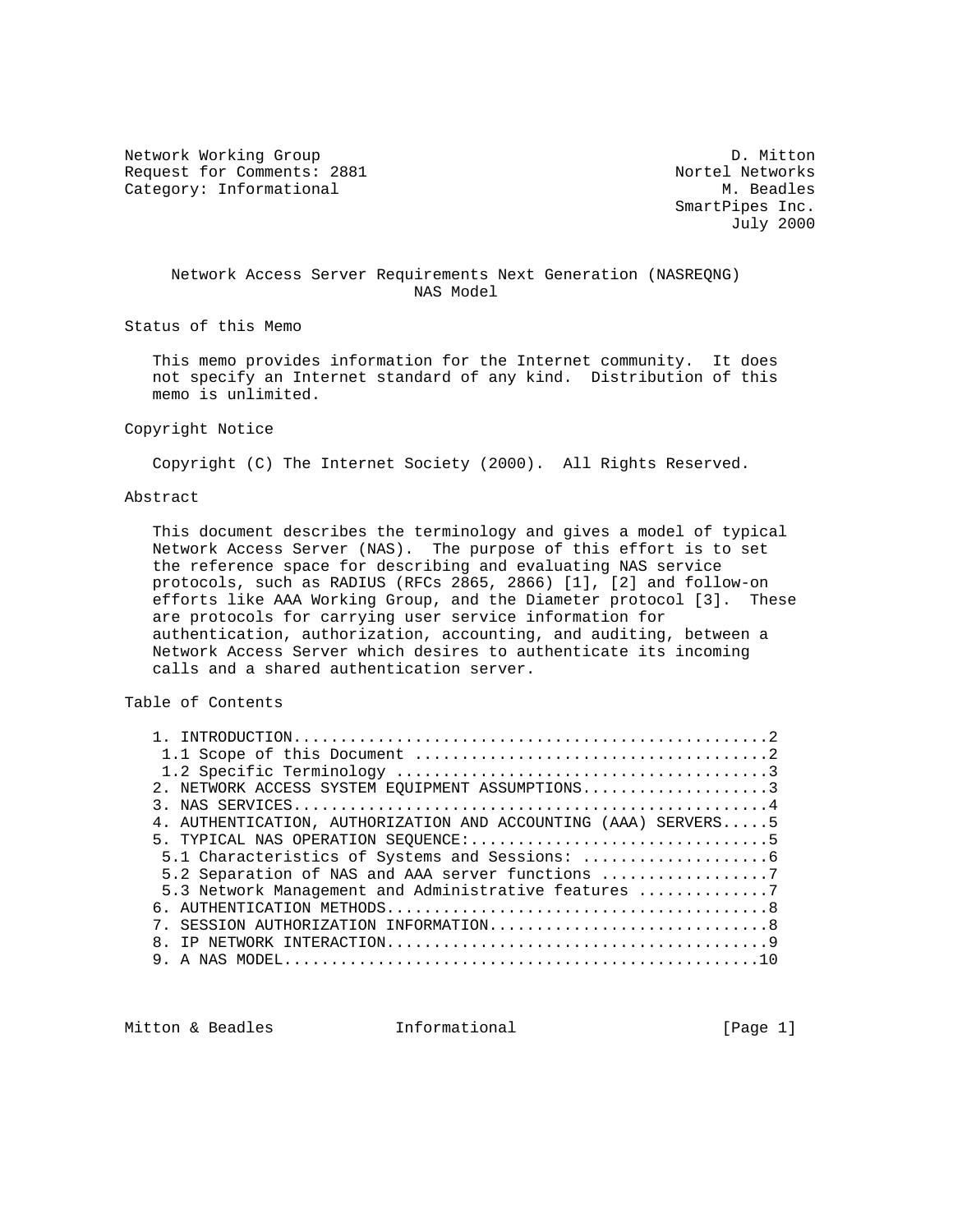| 9.3.2 Authorization and Policy 14         |
|-------------------------------------------|
| 9.3.3 Accounting and Auditing 14          |
|                                           |
| 9.3.5 Virtual Private Networks (VPN's) 14 |
|                                           |
|                                           |
|                                           |
|                                           |
|                                           |
| 13                                        |
| 14. APPENDIX - ACRONYMS AND GLOSSARY:18   |
|                                           |
|                                           |

### 1. Introduction

 A Network Access Server is the initial entry point to a network for the majority of users of network services. It is the first device in the network to provide services to an end user, and acts as a gateway for all further services. As such, its importance to users and service providers alike is paramount. However, the concept of a Network Access Server has grown up over the years without being formally defined or analyzed [4].

### 1.1 Scope of this Document

 There are several tradeoffs taken in this document. The purpose of this document is to describe a model for evaluating NAS service protocols. It will give examples of typical NAS hardware and software features, but these are not to be taken as hard limitations of the model, but merely illustrative of the points of discussion. An important goal of the model is to offer a framework that allows further development and expansion of capabilities in NAS implementation.

 As with most IETF projects, the focus is on standardizing the protocol interaction between the components of the system. The documents produced will not address the following areas:

 - AAA server back-end implementation is abstracted and not prescribed. The actual organization of the data in the server, its internal interfaces, and capabilities are left to the implementation.

Mitton & Beadles **Informational** [Page 2]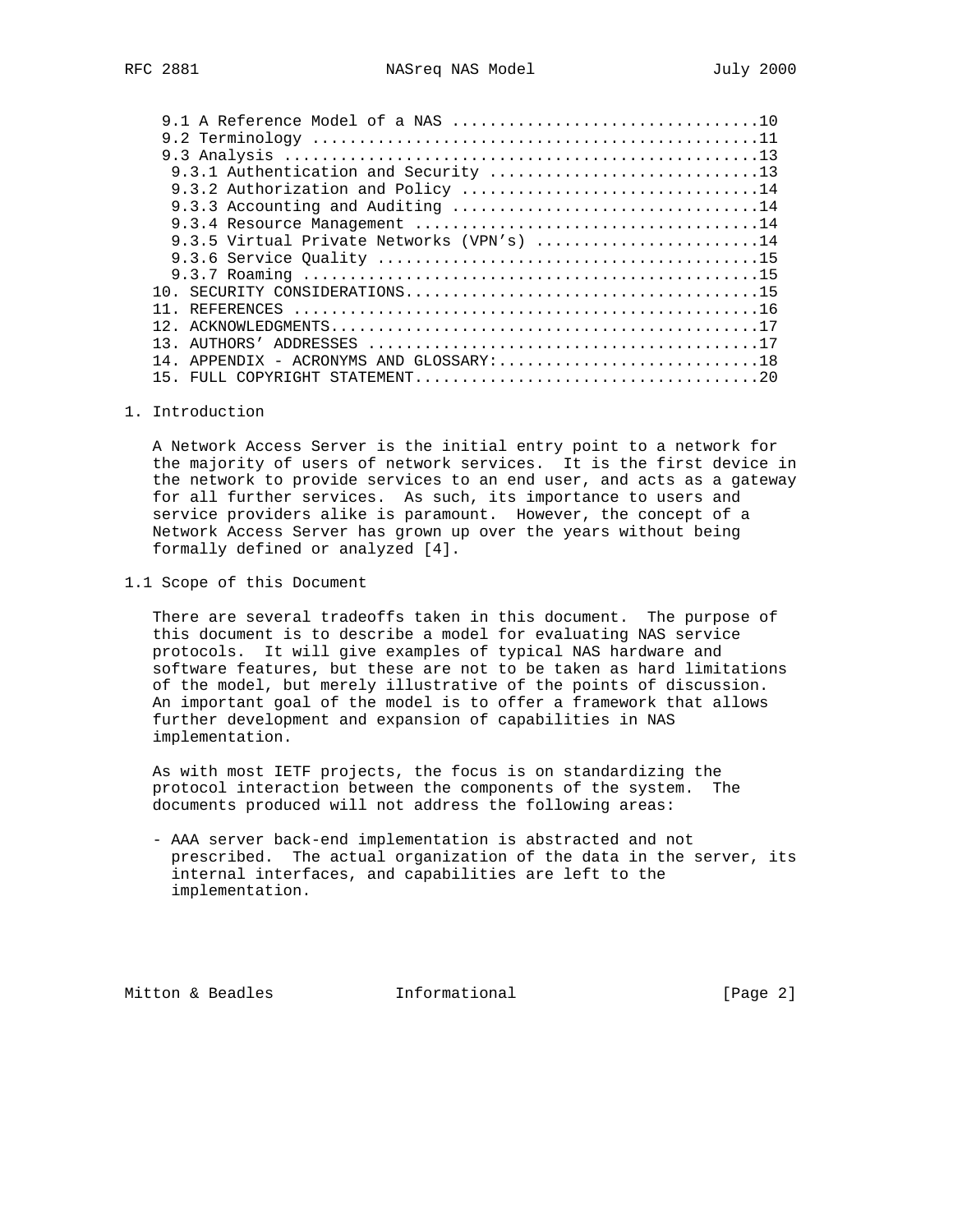- NAS front-end call technology is not assumed to be static. Alternate and new technology will be accommodated. The resultant protocol specifications must be flexible in design to allow for new technologies and services to be added with minimal impact on existing implementations.

## 1.2 Specific Terminology

 The following terms are used in this document in this manner: A "Call" - the initiation of a network service request to the NAS. This can mean the arrival of a telephone call via a dial-in or switched telephone network connection, or the creation of a tunnel to a tunnel server which becomes a virtual NAS. A "Session" - is the NAS provided service to a specific authorized user entity.

2. Network Access System Equipment Assumptions

 A typical hardware-based NAS is implemented in a constrained system. It is important that the NAS protocols don't assume unlimited resources on the part of the platform. The following are typical constraints:

- A computer system of minimal to moderate performance (example processors: Intel 386 or 486, Motorola 68000)
- A moderate amount, but not large RAM (typically varies with supported # of ports 1MB to 8MB)
- Some small amount of non-volatile memory, and/or way to be configured out-of-band
- No assumption of a local file system or disk storage

 A NAS system may consist of a system of interconnected specialized processor system units. Typically they may be circuit boards (or blades) that are arrayed in a card cage (or chassis) and referred to by their position (i.e., slot number). The bus interconnection methods are typically proprietary and will not be addressed here.

 A NAS is sometimes referred to as a Remote Access Server (RAS) as it typically allows remote access to a network. However, a more general picture is that of an "Edge Server", where the NAS sits on the edge of an IP network of some type, and allows dynamic access to it.

Such systems typically have;

 - At least one LAN or high performance network interface (e.g., Ethernet, ATM, FR)

Mitton & Beadles **Informational** [Page 3]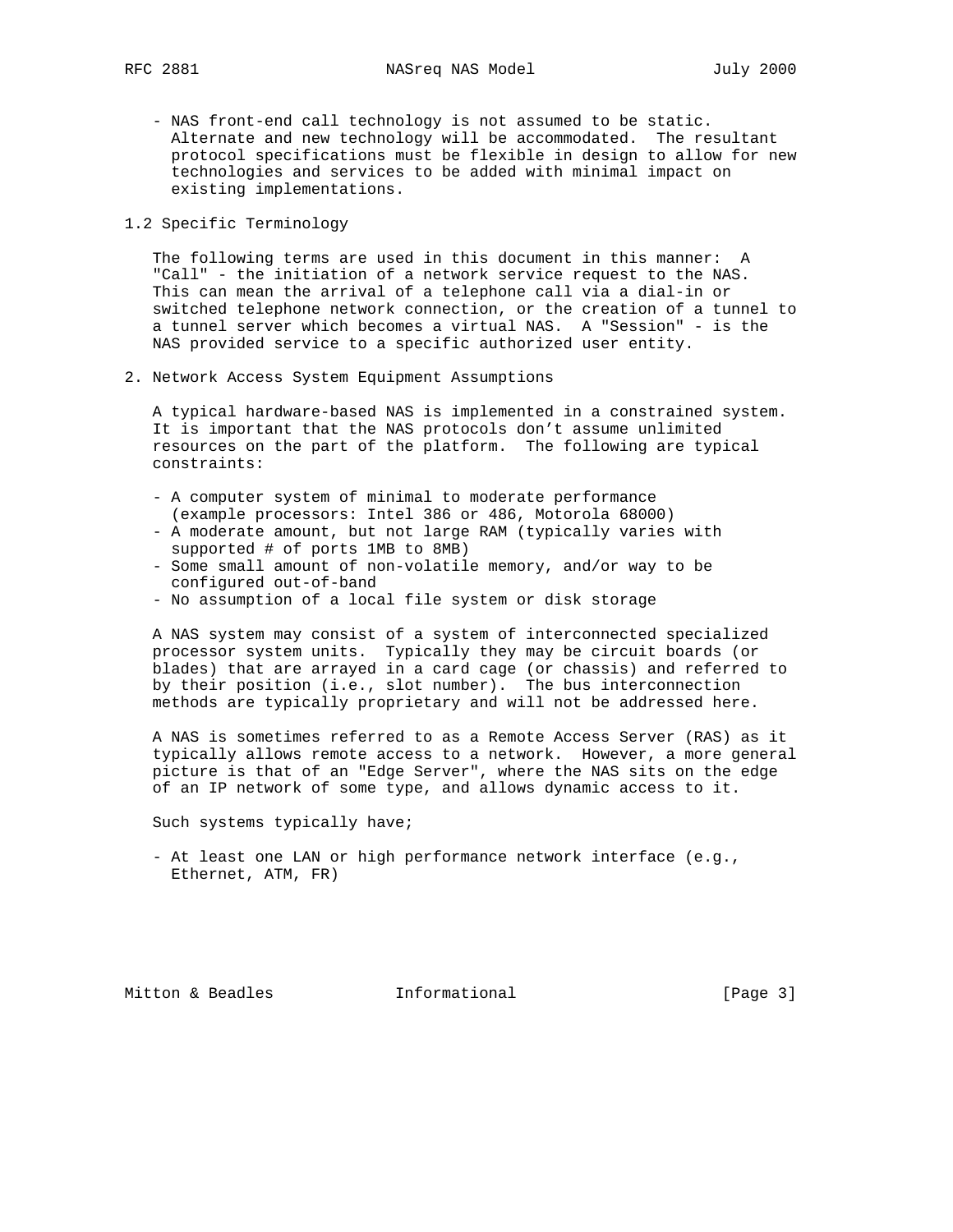- At least one, but typically many, serial interface ports, which could be;
	- serial RS232 ports direct wired or wired to a modem, or
	- have integral hardware or software modems (V.22bis,V.32, V.34, X2, Kflex, V.90, etc.)
	- have direct connections to telephone network digital WAN lines (ISDN, T1, T3, NFAS, or SS7)
	- an aggregation of xDSL connections or PPPoe sessions [5].

 However, systems may perform some of the functions of a NAS, but not have these kinds of hardware characteristics. An example would be a industry personal computer server system, that has several modem line connections. These lines will be managed like a dedicated NAS, but the system itself is a general file server. Likewise, with the development of tunneling protocols (L2F [6], ATMP [7], L2TP [8]), tunnel server systems must behave like a "virtual" NAS, where the calls come from the network tunneled sessions and not hardware ports ([11], [9], [10]).

3. NAS Services

 The core of what a NAS provides, are dynamic network services. What distinguishes a NAS from a typical routing system, is that these services are provided on a per-user basis, based on an authentication and the service is accounted for. This accounting may lead to policies and controls to limit appropriate usage to levels based on the availability of network bandwidth, or service agreements between the user and the provider.

Typical services include:

- dial-up or direct access serial line access; Ability to access the network using a the public telephone network.
- network access (SLIP, PPP, IPX, NETBEUI, ARAP); The NAS allows the caller to access the network directly.
- asynchronous terminal services (Telnet, Rlogin, LAT, others); The NAS implements the network protocol on behalf of the caller, and presents a terminal interface.
- dial-out connections; Ability to cause the NAS to initiate a connection over the public telephone network, typically based on the arrival of traffic to a specific network system.
- callback (NAS generates call to caller); Ability to cause the NAS to reverse or initiate a network connection based on the arrival of a dial-in call.
- tunneling (from access connection to remote server); The NAS transports the callers network packets over a network to a remote server using an encapsulation protocol. (L2TP [8], RADIUS support [11])

Mitton & Beadles **Informational Informational** [Page 4]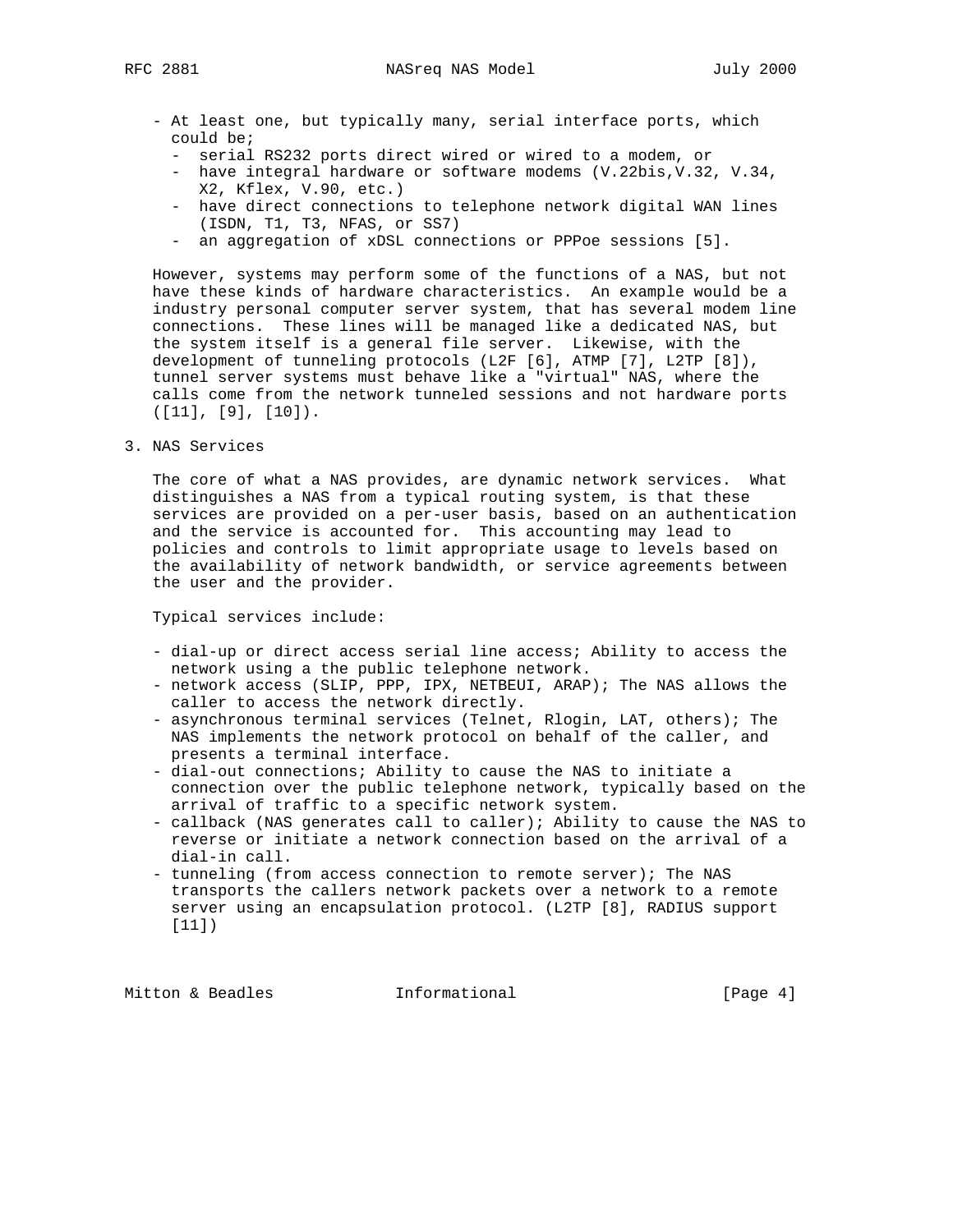4. Authentication, Authorization and Accounting (AAA) Servers

 Because of the need to authenticate and account, and for practical reasons of implementation, NAS systems have come to depend on external server systems to implement authentication databases and accounting recording.

 By separating these functions from the NAS equipment, they can be implemented in general purpose computer systems, that may provide better suited long term storage media, and more sophisticated database software infrastructures. Not to mention that a centralized server can allow the coordinated administration of many NAS systems as appropriate (for example a single server may service an entire POP consisting of multiple NAS systems).

 For ease of management, there is a strong desire to piggyback NAS authentication information with other authentication databases, so that authentication information can be managed for several services (such as OS shell login, or Web Server access) from the same provider, without creating separate passwords and accounts for the user.

 Session activity information is stored and processed to produce accounting usage records. This is typically done with a long term (nightly, weekly or monthly) batch type process.

 However, as network operations grow in sophistication, there are requirements to provide real-time monitoring of port and user status, so that the state information can be used to implement policy decisions, monitor user trends, and the ability to possibly terminate access for administrative reasons. Typically only the NAS knows the true dynamic state of a session.

5. Typical NAS Operation Sequence:

The following details a typical NAS operational sequence:

- Call arrival on port or network
	- Port:
		- auto-detect (or not) type of call
		- CLI/SLIP: prompt for username and password (if security set)
		- PPP: engage LCP, Authentication
		- Request authentication from AAA server
		- if okay, proceed to service
		- may challenge
		- may ask for password change/update

Mitton & Beadles **Informational** [Page 5]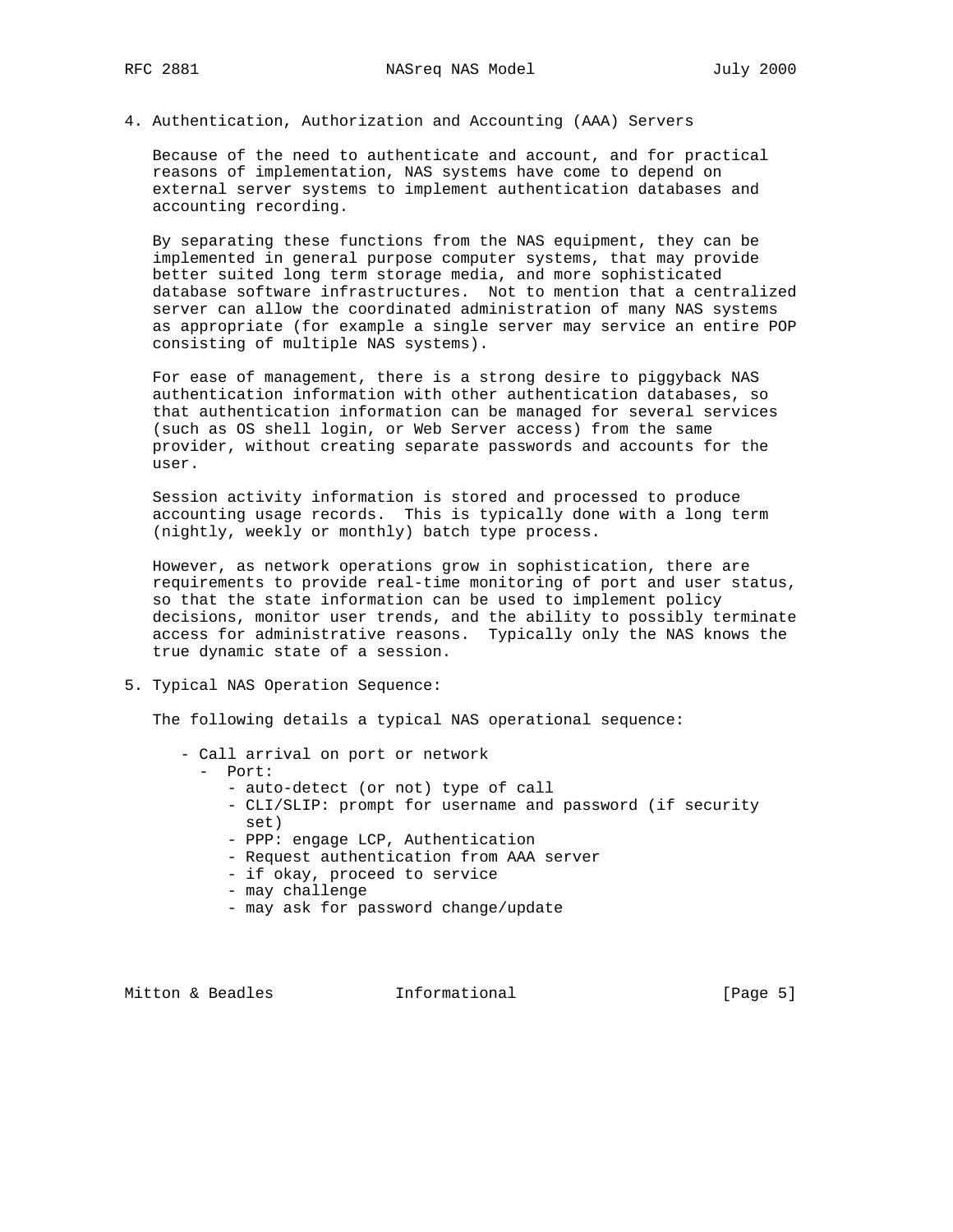- Network:
	- activate internal protocol server (telnet, ftp)
	- engage protocol's authentication technique
	- confirm authentication information with AAA server
- Call Management Services
	- Information from the telephone system or gateway controller arrives indicating that a call has been received
	- The AAA server is consulted using the information supplied by the telephone system (typically Called or Calling number information)
	- The server indicates whether to respond to the call by answering it, or by returning a busy to the caller.
	- The server may also need to allocate a port to receive a call, and route it accordingly.
- Dial-out
	- packet destination matches outbound route pre-configured
	- find profile information to setup call
	- Request information from AAA server for call details
- VPN/Tunneling (compulsory)
	- authentication server identifies user as remote
	- tunnel protocol is invoked to a remote server
	- authentication information may be forwarded to remote AAA server
	- if successful, the local link is given a remote identity
- Multi-link aggregation
	- after a new call is authenticated by the AAA server, if MP options are present, then other bundles with the same identifying information is searched for
	- bundle searches are performed across multiple systems
	- join calls that match authentication and originator identities as one network addressable data source with a single network IP address
- Hardwired (non-interactive) services
	- permanent WAN connections (Frame Relay or PSVCs)
	- permanent serial connections (printers)
- 5.1 Characteristics of Systems and Sessions:

 Sessions must have a user identifier and authenticator to complete the authentication process. Accounting starts from time of call or service, though finer details are allowed. At the end of service, the call may be disconnected or allow re-authentication for additional services.

Mitton & Beadles **Informational** [Page 6]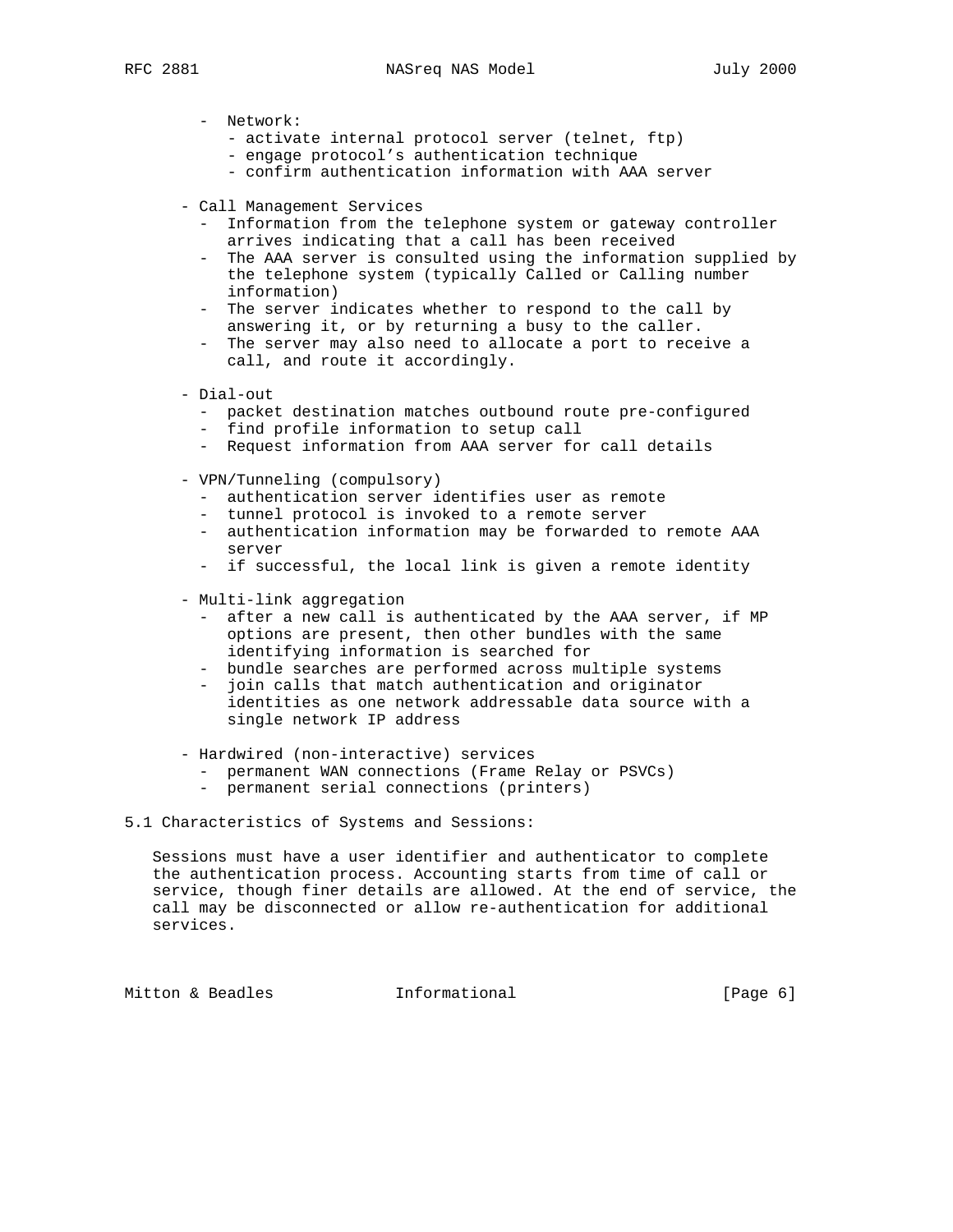Some systems allow decisions on call handling to be made based on telephone system information provided before the call is answered (e.g., caller id or destination number). In such systems, calls may be busied-out or non-answered if system resources are not ready or available.

 Authorization to run services are supplied and applied after authentication. A NAS may abort call if session authorization information disagrees with call characteristics. Some system resources may be controlled by server driven policies

 Accounting messages are sent to the accounting server when service begins, and ends, and possibly periodically during service delivery. Accounting is not necessarily a real-time service, the NAS may be queue and batch send event records.

### 5.2 Separation of NAS and AAA server functions

 As a distributed system, there is a separation of roles between the NAS and the Server:

- Server provides authentication services; checks passwords (static or dynamic)
- Server databases may be organized in any way (only protocol specified)
- Server may use external systems to authenticate (including OS user databases, token cards, one-time-lists, proxy or other means)
- Server provides authorization information to NAS
- The process of providing a service may lead to requests for additional information
- Service authorization may require real-time enforcement (services may be based on Time of Day, or variable cost debits)
- Session accounting information is tallied by the NAS and reported to server
- 5.3 Network Management and Administrative features

 The NAS system is presumed to have a method of configuration that allows it to know it's identity and network parameters at boot time. Likewise, this configuration information is typically managed using the standard management protocols (e.g., SNMP). This would include the configuration of the parameters necessary to contact the AAA server itself. The purpose of the AAA server is not to provide network management for the NAS, but to authorize and characterize the individual services for the users. Therefore any feature that can be user specific is open to supply from the AAA server.

Mitton & Beadles **Informational Informational** [Page 7]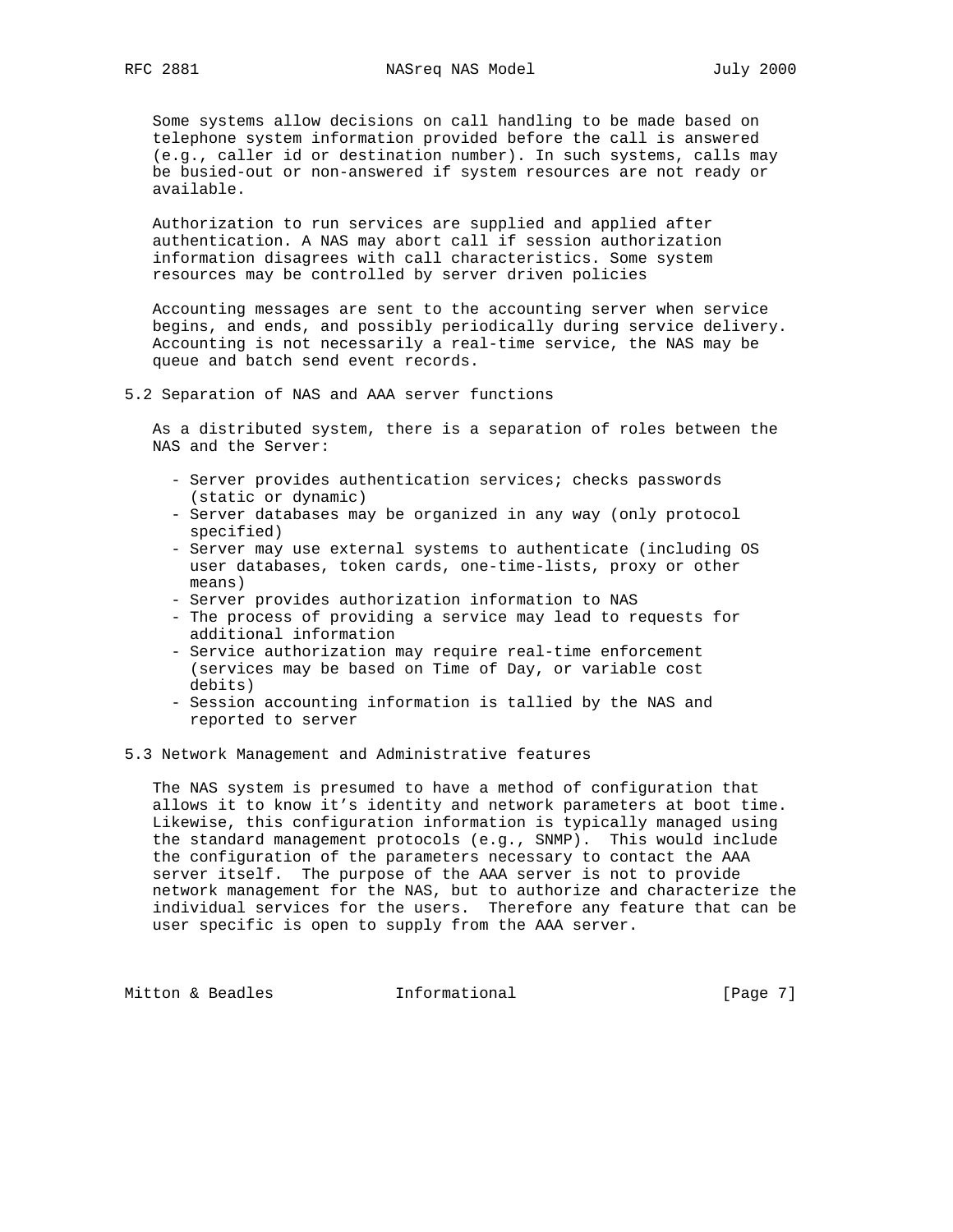The system may have other operational services that are used to run and control the NAS. Some users that have \_Administrative\_ privileges may have access to system configuration tools, or services that affect the operation and configuration of the system (e.g., loading boot images, internal file system access, etc..) Access to these facilities may also be authenticated by the AAA server (provided it is configured and reachable!) and levels of access authorization may be provided.

6. Authentication Methods

 A NAS system typically supports a number of authentication systems. For async terminal users, these may be a simple as a prompt and input. For network datalink users, such as PPP, several different authentication methods will be supported (PAP, CHAP [12], MS-CHAP [13]). Some of these may actually be protocols in and of themselves (EAP [14] [15], and Kerberos).

 Additionally, the content of the authentication exchanges may not be straightforward. Hard token cards, such as the Safeword and SecurId, systems may generate one-time passphrases that must be validated against a proprietary server. In the case of multi-link support, it may be necessary to remember a session token or certificate for the later authentication of additional links.

 In the cases of VPN and compulsory tunneling services, typically a Network Access Identifier (RFC 2486 [16]) is presented by the user. This NAI is parsed into a destination network identifier either by the NAS or by the AAA server. The authentication information will typically not be validated locally, but by a AAA service at the remote end of the tunnel service.

7. Session Authorization Information

 Once a user has been authenticated, there are a number of individual bits of information that the network management may wish to configure and authorize for the given user or class of users.

Typical examples include:

For async terminal users:

- banners
- custom prompts
- menus
- CLI macros which could be used for: shortcuts, compound commands, restrictive scripts

Mitton & Beadles **Informational** [Page 8]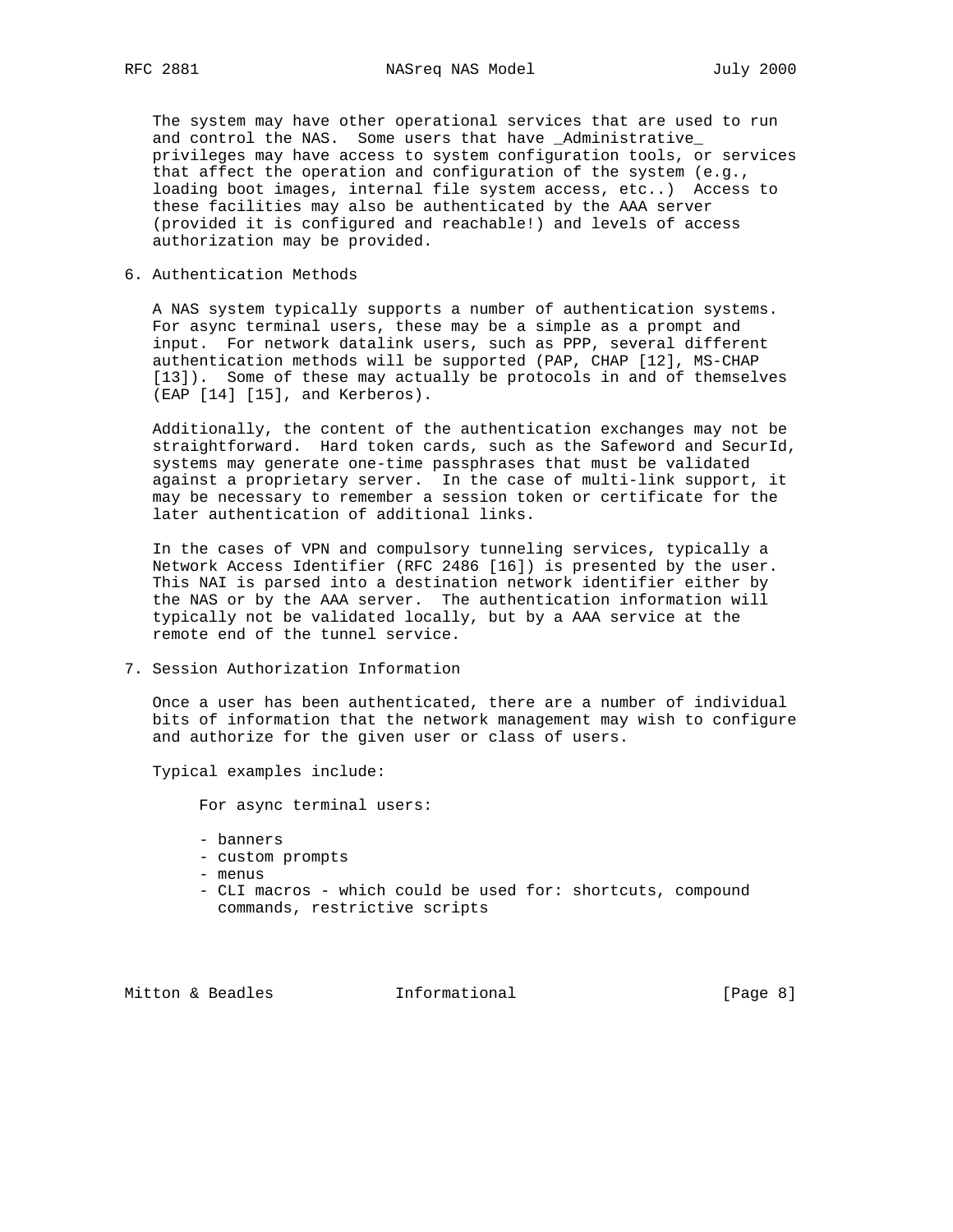For network users:

- addresses, and routes
- callback instructions
- packet and activity filters
- network server addresses
- host server addresses

 Some services may require dynamic allocation of resources. Information about the resources required may not be known during the authentication phase, it may come up later. (e.g., IP Addresses for multi-link bundles) It's also possible that the authorization will change over the time of the session. To provide these there has to be a division of responsibility between the NAS and the AAA server, or a cooperation using a stateful service.

Such services include:

- IP Address management
- Concurrent login limitations
- Tunnel usage limitations
- Real-time account expirations
- Call management policies

 In the process of resolving resource information, it may be required that a certain level of service be supplied, and if not available, the request refused, or corrective action taken.

8. IP Network Interaction

 As the NAS participates in the IP network, it interacts with the routing mechanisms of the network itself. These interactions may also be controlled on a per-user/session basis.

 For example, some input streams may be directed to specific hosts other than the default gateway for the destination subnet. In order to control services within the network provider's infrastructure, some types of packets may be discarded (filtered) before entering the network. These filters could be applied based on examination of destination address and port number. Anti-spoofing packet controls may be applied to disallow traffic sourced from addresses other than what was assigned to the port.

 A NAS may also be an edge router system, and apply Quality of Service (QoS) policies to the packets. This makes it a QOS Policy Enforcement Point [19], [17]. It may learn QOS and other network policies for the user via the AAA service.

Mitton & Beadles **Informational** [Page 9]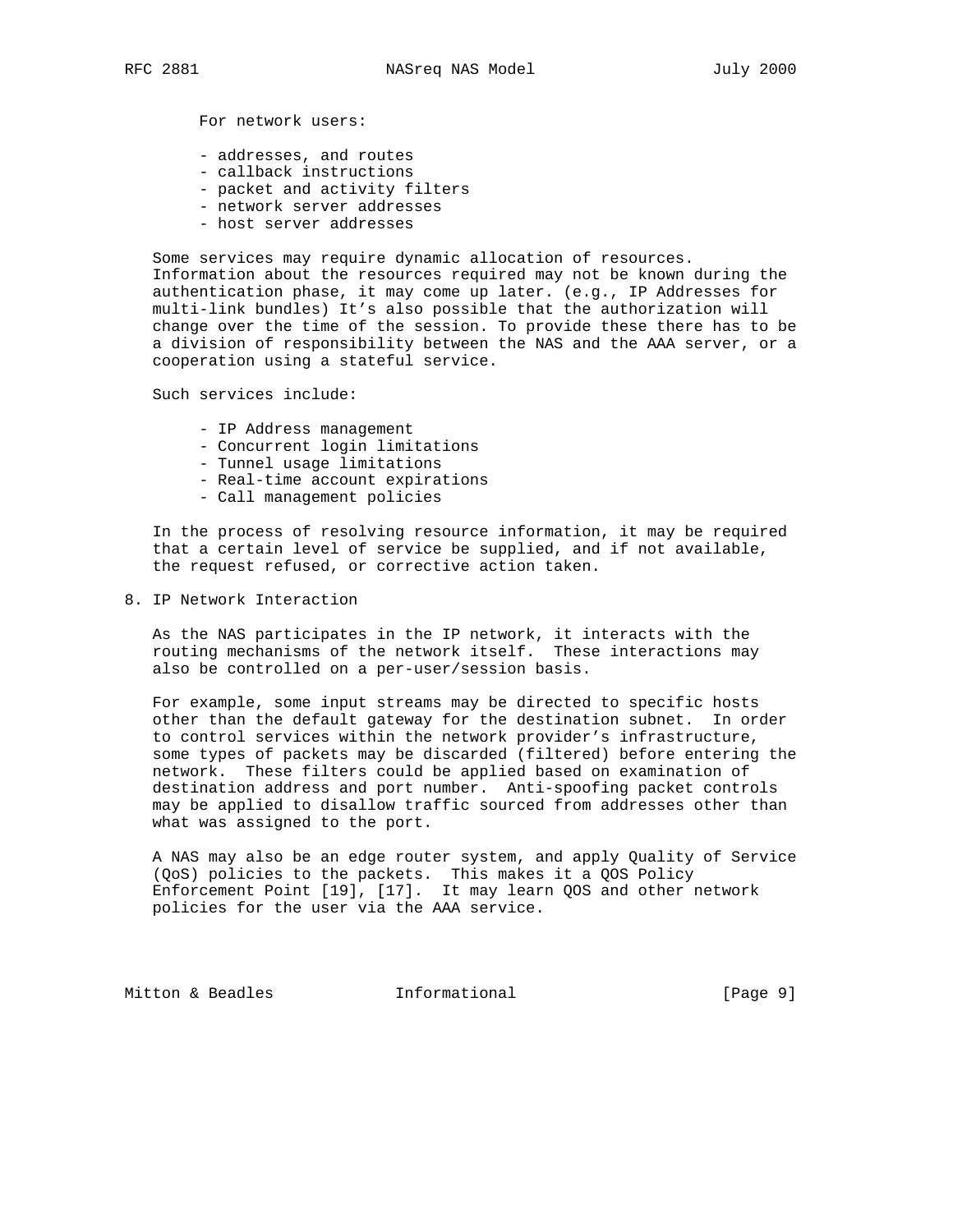# 9. A NAS Model

 So far we have looked at examples of things that NASes do. The following attempts to define a NAS model that captures the fundamentals of NAS structure to better categorize how it interacts with other network components.

 A Network Access Server is a device which sits on the edge of a network, and provides access to services on that network in a controlled fashion, based on the identity of the user of the network services in question and on the policy of the provider of these services. For the purposes of this document, a Network Access Server is defined primarily as a device which accepts multiple point-to point [18] links on one set of interfaces, providing access to a routed network or networks on another set of interfaces.

 Note that there are many things that a Network Access Server is not. A NAS is not simply a router, although it will typically include routing functionality in it's interface to the network. A NAS is not necessarily a dial access server, although dial access is one common means of network access, and brings its own particular set of requirements to NAS's.

 A NAS is the first device in the IP network to provide services to an end user, and acts as a gateway for all further services. It is the point at which users are authenticated, access policy is enforced, network services are authorized, network usage is audited, and resource consumption is tracked. That is, a NAS often acts as the policy enforcement point for network AAAA (authentication, authorization, accounting, and auditing) services. A NAS is typically the first place in a network where security measures and policy may be implemented.

9.1 A Reference Model of a NAS

 For reference in the following discussion, a diagram of a NAS, its dependencies, and its interfaces is given below. This diagram is intended as an abstraction of a NAS as a reference model, and is not intended to represent any particular NAS implementation.

Mitton & Beadles **Informational** [Page 10]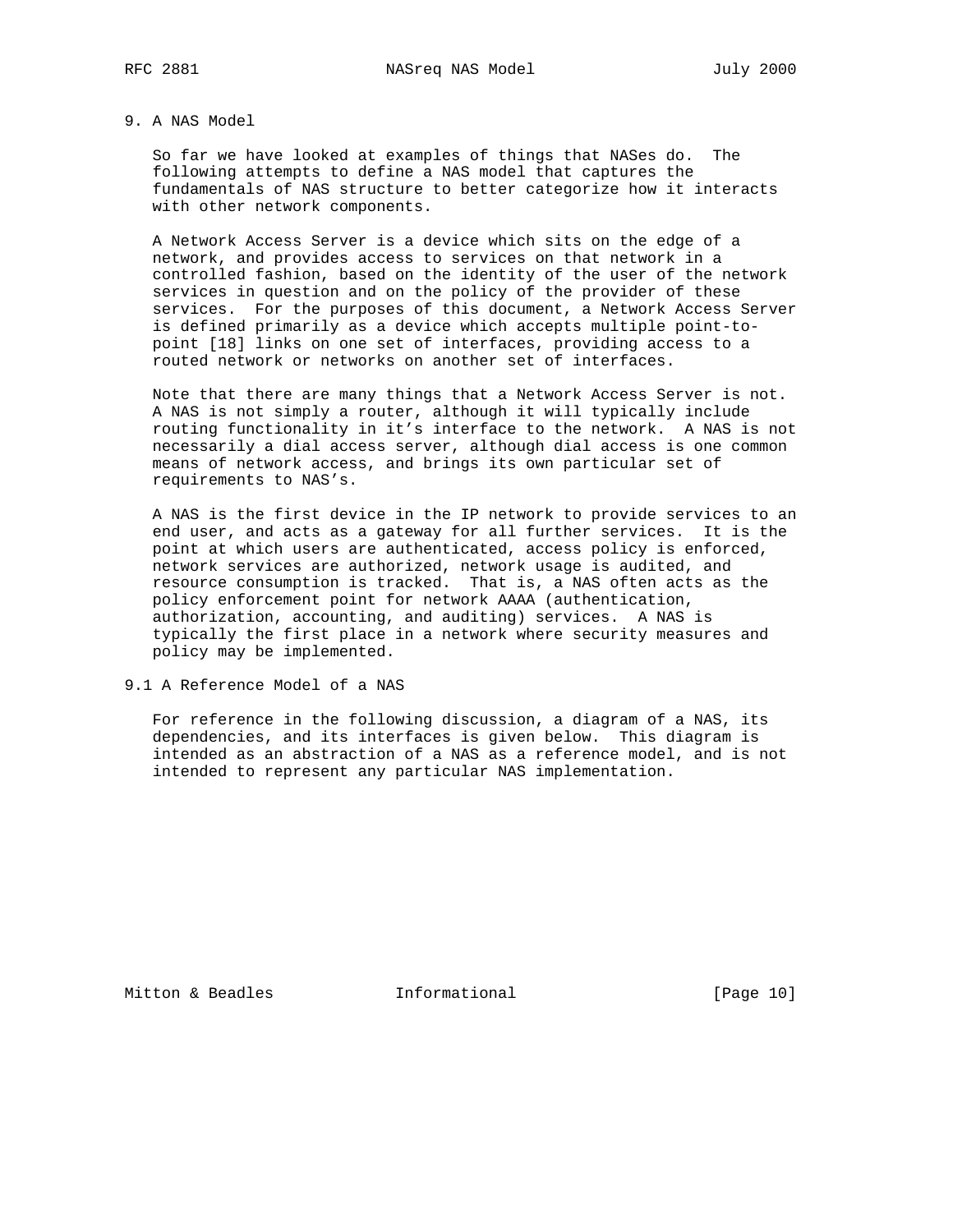

## 9.2 Terminology

 Following is a description of the modules and interfaces in the reference model for a NAS given above:

 Client Interfaces - A NAS has one or more client interfaces, which provide the interface to the end users who are requesting network access. Users may connect to these client interfaces via modems over a PSTN, or via tunnels over a data network. Two broad classes of NAS's may be defined, based on the nature of the incoming client interfaces, as follows. Note that a single NAS device may serve in both classes:

Mitton & Beadles **Informational** [Page 11]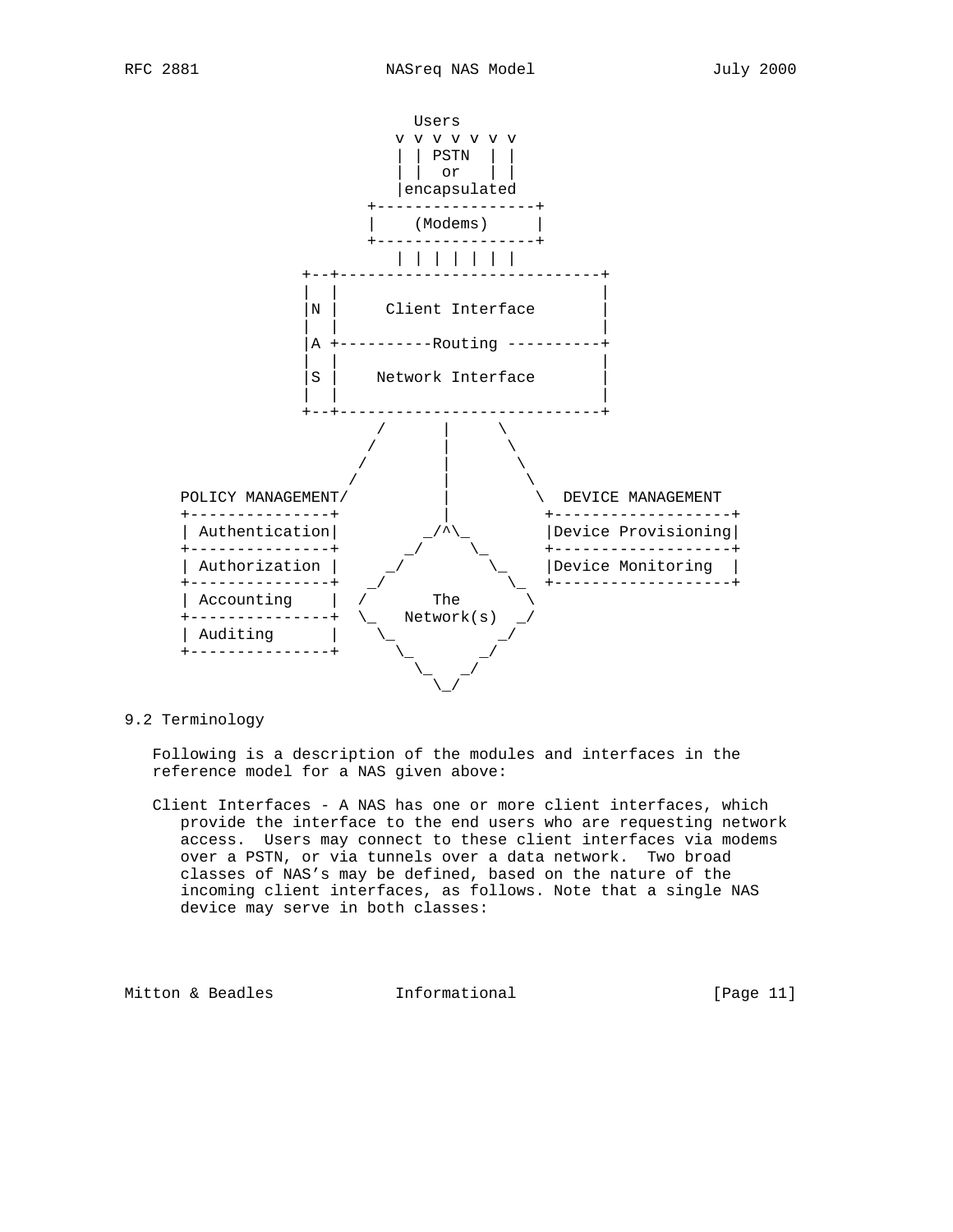- Dial Access Servers A Dial Access Server is a NAS whose client interfaces consist of modems, either local or remote, which are attached to a PSTN.
- Tunnel Servers A Tunnel Server is a NAS whose client interfaces consists of tunneling endpoints in a protocol such as L2TP
- Network Interfaces A NAS has one or more network interfaces, which connect to the networks to which access is being granted.
- Routing If the network to which access is being granted is a routed network, then a NAS will typically include routing functionality.
- Policy Management Interface A NAS provides an interface which allows access to network services to be managed on a per-user basis. This interface may be a configuration file, a graphical user interface, an API, or a protocol such as RADIUS, Diameter, or COPS [19]. This interface provides a mechanism for granular resource management and policy enforcement.
- Authentication Authentication refers to the confirmation that a user who is requesting services is a valid user of the network services requested. Authentication is accomplished via the presentation of an identity and credentials. Examples of types of credentials are passwords, one-time tokens, digital certificates, and phone numbers (calling/called).
- Authorization Authorization refers to the granting of specific types of service (including "no service") to a user, based on their authentication, what services they are requesting, and the current system state. Authorization may be based on restrictions, for example time-of-day restrictions, or physical location restrictions, or restrictions against multiple logins by the same user. Authorization determines the nature of the service which is granted to a user. Examples of types of service include, but are not limited to: IP address filtering, address assignment, route assignment, QoS/differential services, bandwidth control/traffic management, compulsory tunneling to a specific endpoint, and encryption.
- Accounting Accounting refers to the tracking of the consumption of NAS resources by users. This information may be used for management, planning, billing, or other purposes. Real-time accounting refers to accounting information that is delivered concurrently with the consumption of the resources. Batch accounting refers to accounting information that is saved until it

Mitton & Beadles **Informational** [Page 12]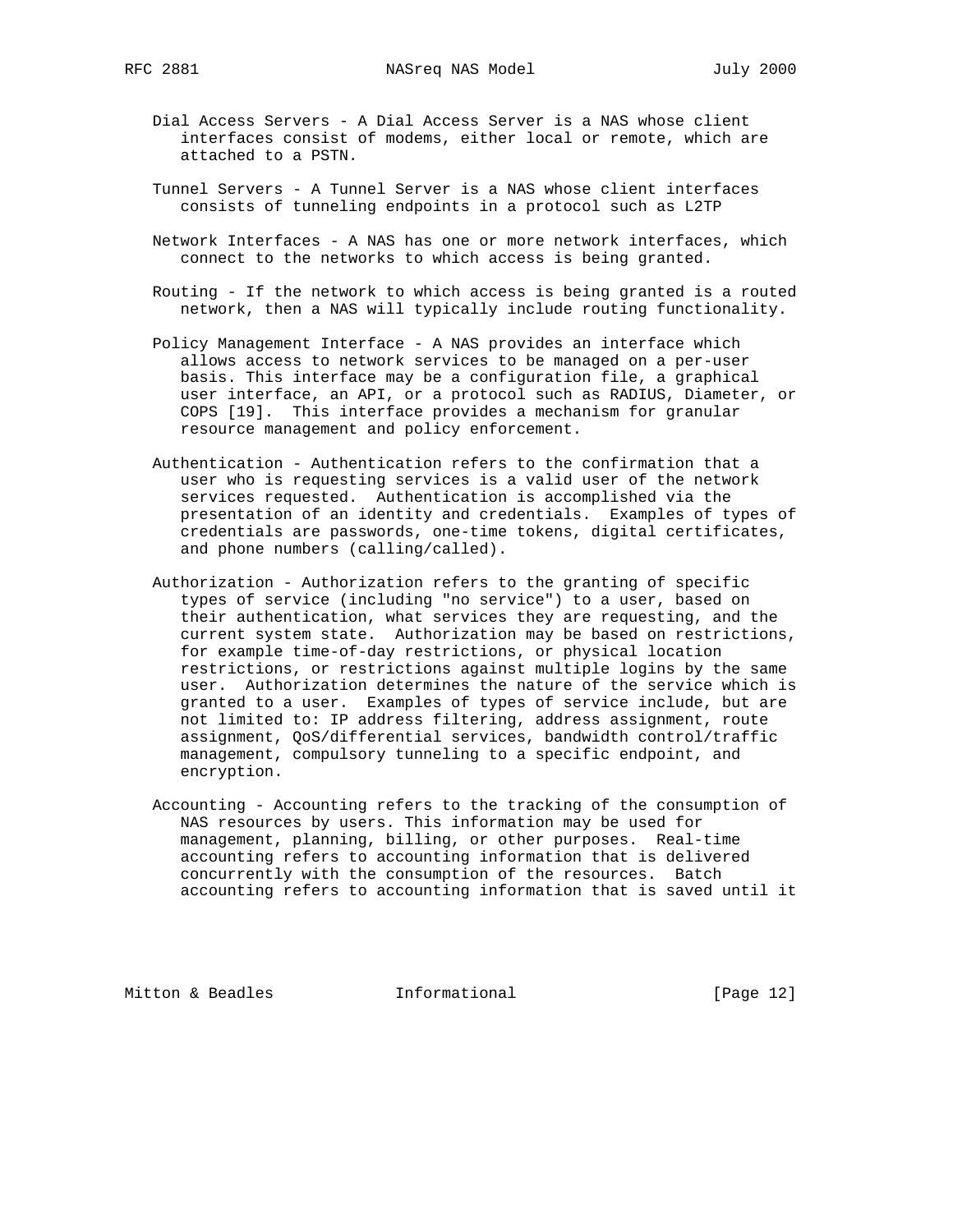is delivered at a later time. Typical information that is gathered in accounting is the identity of the user, the nature of the service delivered, when the service began, and when it ended.

- Auditing Auditing refers to the tracking of activity by users. As opposed to accounting, where the purpose is to track consumption of resources, the purpose of auditing is to determine the nature of a user's network activity. Examples of auditing information include the identity of the user, the nature of the services used, what hosts were accessed when, what protocols were used, etc.
- AAAA Server An AAAA Server is a server or servers that provide authentication, authorization, accounting, and auditing services. These may be co-located with the NAS, or more typically, are located on a separate server and communicate with the NAS's User Management Interface via an AAAA protocol. The four AAAA functions may be located on a single server, or may be broken up among multiple servers.
- Device Management Interface A NAS is a network device which is owned, operated, and managed by some entity. This interface provides a means for this entity to operate and manage the NAS. This interface may be a configuration file, a graphical user interface, an API, or a protocol such as SNMP [20].
- Device Monitoring Device monitoring refers to the tracking of status, activity, and usage of the NAS as a network device.
- Device Provisioning Device provisioning refers to the configurations, settings, and control of the NAS as a network device.
- 9.3 Analysis

 Following is an analysis of the functions of a NAS using the reference model above:

9.3.1 Authentication and Security

 NAS's serve as the first point of authentication for network users, providing security to user sessions. This security is typically performed by checking credentials such as a PPP PAP user name/password pair or a PPP CHAP user name and challenge/response, but may be extended to authentication via telephone number information, digital certificates, or biometrics. NAS's also may authenticate themselves to users. Since a NAS may be shared among multiple administrative entities, authentication may actually be performed via a back-end proxy, referral, or brokering process.

Mitton & Beadles **Informational Informational** [Page 13]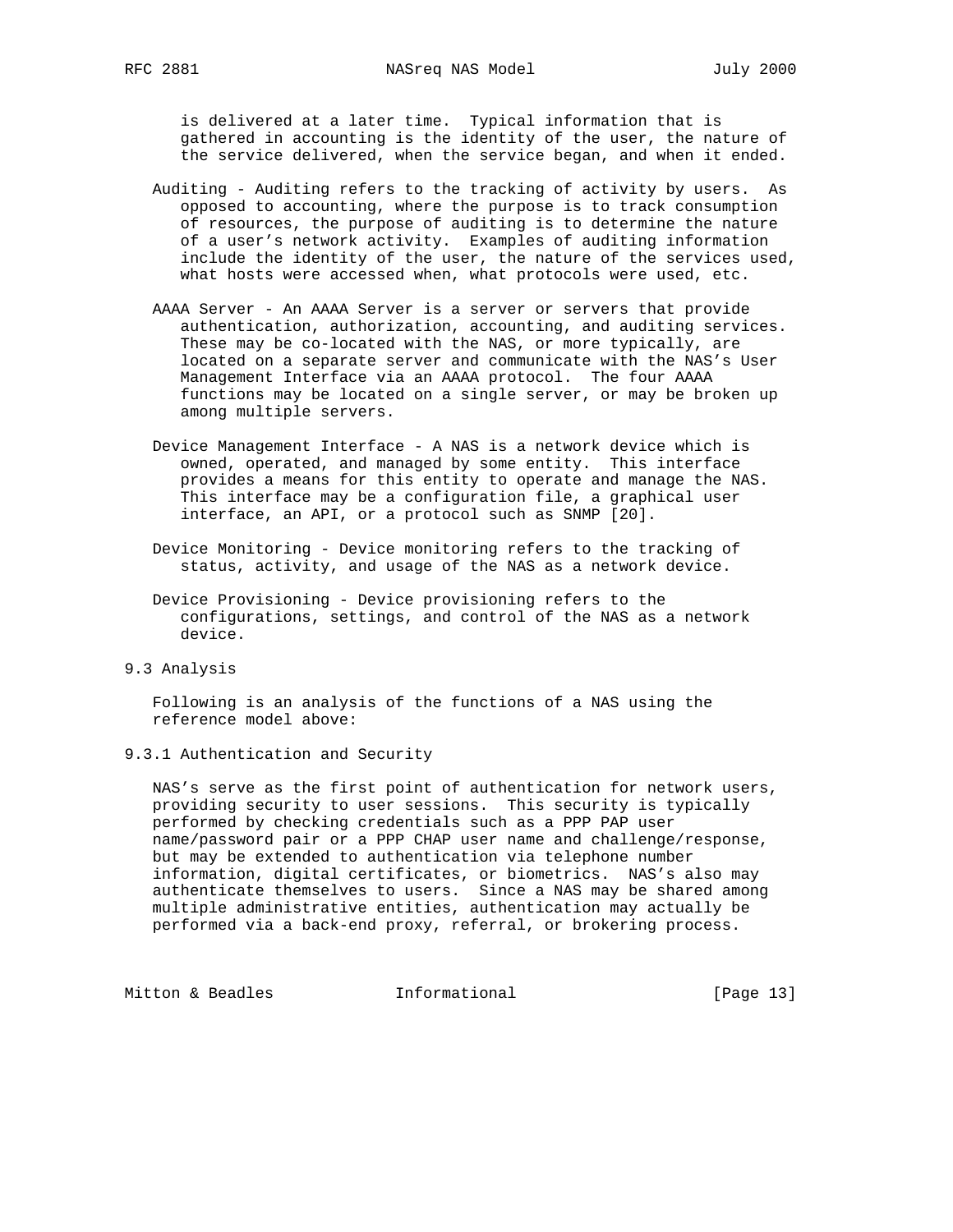In addition to user security, NAS's may themselves be operated as secure devices. This may include secure methods of management and monitoring, use of IP Security [21] and even participation in a Public Key Infrastructure.

9.3.2 Authorization and Policy

 NAS's are the first point of authorization for usage of network resources, and NAS's serve as policy enforcement points for the services that they deliver to users. NAS's may provision these services to users in a statically or dynamically configured fashion. Resource management can be performed at a NAS by granting specific types of service based on the current network state. In the case of shared operation, NAS policy may be determined based on the policy of multiple end systems.

9.3.3 Accounting and Auditing

 Since NAS services are consumable resources, usage information must often be collected for the purposes of soft policy management, reporting, planning, and accounting. A dynamic, real-time view of NAS usage is often required for network auditing purposes. Since a NAS may be shared among multiple administrative entities, usage information must often be delivered to multiple endpoints. Accounting is performed using such protocols as RADIUS [2].

9.3.4 Resource Management

 NAS's deliver resources to users, often in a dynamic fashion. Examples of the types of resources doled out by NAS's are IP addresses, network names and name server identities, tunnels, and PSTN resources such as phone lines and numbers. Note that NAS's may be operated in a outsourcing model, where multiple entities are competing for the same resources.

9.3.5 Virtual Private Networks (VPN's)

 NAS's often participate in VPN's, and may serve as the means by which VPN's are implemented. Examples of the use of NAS's in VPN's are: Dial Access Servers that build compulsory tunnels, Dial Access Servers that provide services to voluntary tunnelers, and Tunnel Servers that provide tunnel termination services. NAS's may simultaneously provide VPN and public network services to different users, based on policy and user identity.

Mitton & Beadles **Informational** [Page 14]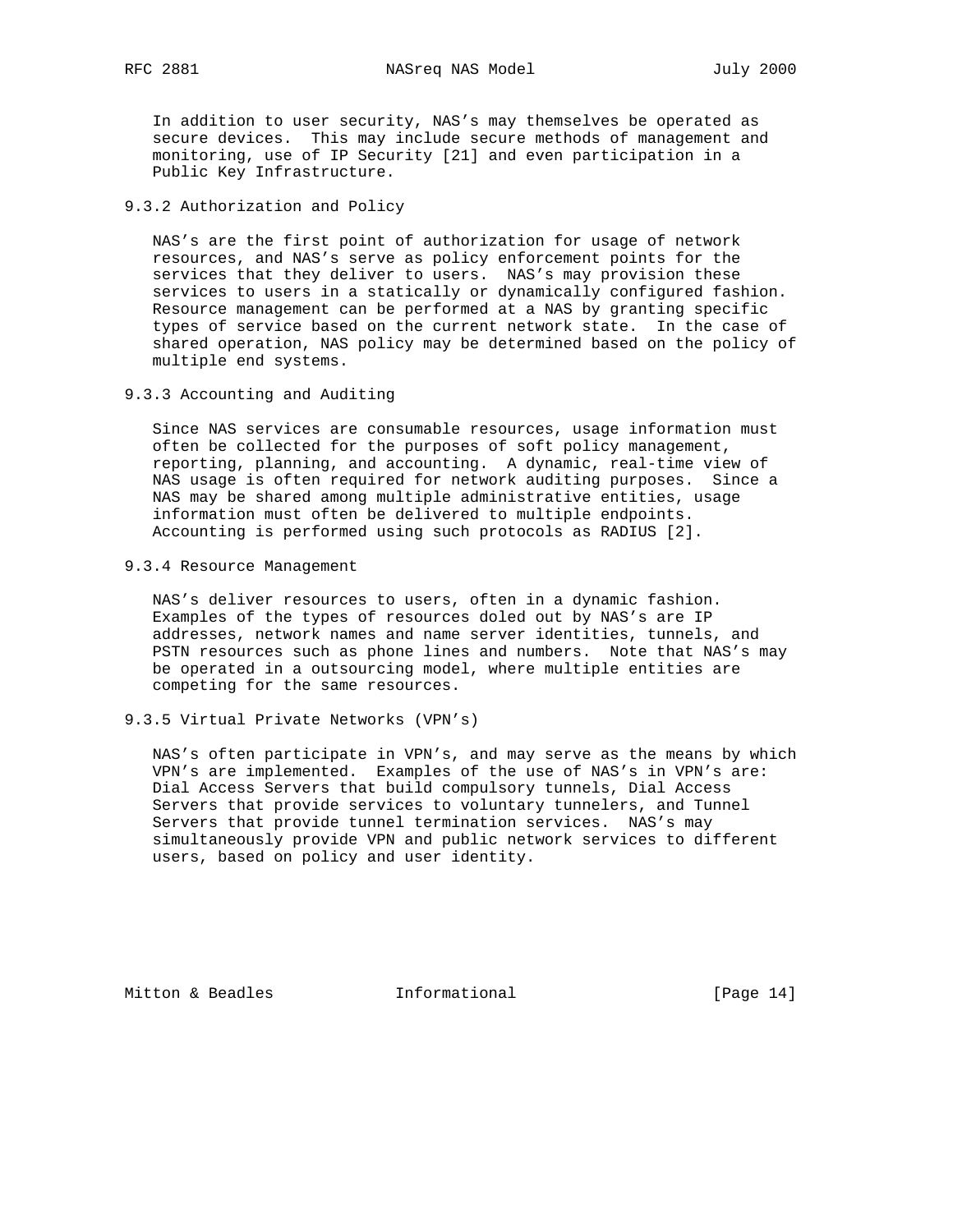### 9.3.6 Service Quality

 A NAS may delivery different qualities, types, or levels of service to different users based on policy and identity. NAS's may perform bandwidth management, allow differential speeds or methods of access, or even participate in provisioned or signaled Quality of Service (QoS) networks.

## 9.3.7 Roaming

 NAS's are often operated in a shared or outsourced manner, or a NAS operator may enter into agreements with other service providers to grant access to users from these providers (roaming operations). NAS's often are operated as part of a global network. All these imply that a NAS often provides services to users from multiple administrative domains simultaneously. The features of NAS's may therefore be driven by requirements of roaming [22].

#### 10. Security Considerations

This document describes a model not a particular solution.

 As mentioned in section 9.3.1 and elsewhere, NAS'es are concerned about the security of several aspects of their operation, including:

- Providing sufficiently robust authentication techniques as required by network policies,
- NAS authentication of configured authentication server(s),
- Server ability to authenticate configured clients,
- Hiding of the authentication information from network snooping to protect from attacks and provide user privacy,
- Protecting the integrity of message exchanges from attacks such as; replay, or man-in-the middle,
- Inability of other hosts to interfere with services authorized to NAS, or gain unauthorized services,
- Inability of other hosts to probe or guess at authentication information.
- Protection of NAS system configuration and administration from unauthorized users
- Protection of the network from illegal packets sourced by accessing connections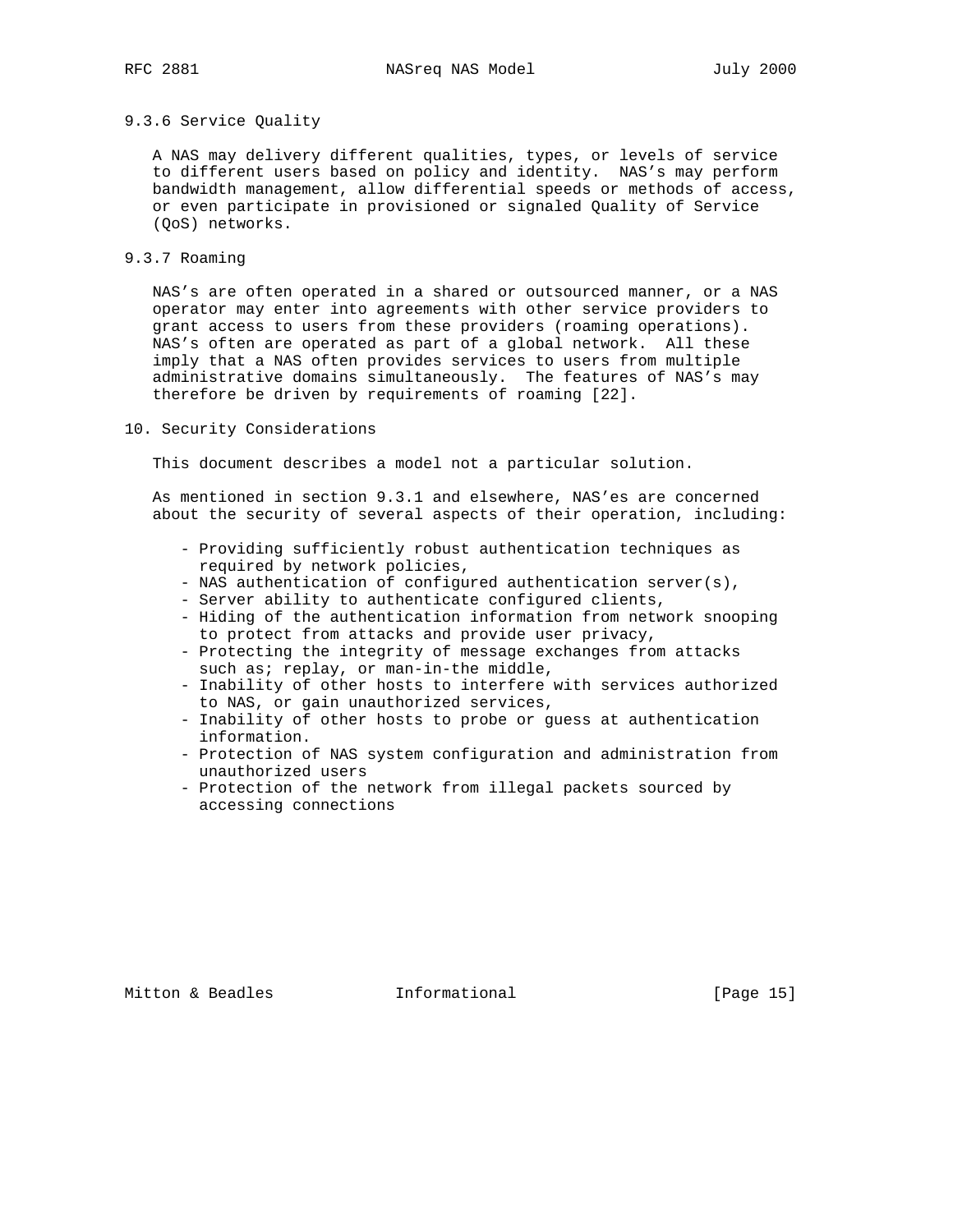## 11. References

- [1] Rigney, C., Willens, S., Rubens, A. and W. Simpson, "Remote Authentication Dial In User Service (RADIUS)", RFC 2865, June 2000.
- [2] Rigney, C., "RADIUS Accounting", RFC 2866, June 2000.
- [3] Calhoun, P., "Diameter Base Protocol", Work in Progress.
- [4] Zorn, G., "Yet Another Authentication Protocol (YAAP)", Work in Progress.
- [5] Mamakos, L., Lidl, K., Evarts, K., Carrel, D., Simone, D. and R. Wheeler, "A Method for Transmitting PPP Over Ethernet (PPPoE)", RFC 2516, February 1999.
- [6] Valencia, A., Littlewood, M. and T. Kolar, "Cisco Layer Two Forwarding (Protocol) L2F", RFC 2341, May 1998.
- [7] Hamzeh, K., "Ascend Tunnel Management Protocol ATMP", RFC 2107, February 1997.
- [8] Valencia, A., Townsley, W., Rubens, A., Pall, G., Zorn, G., and B. Palter, "Layer Two Tunneling Protocol (L2TP)", RFC 2661, August 1999.
- [9] Zorn, G., Leifer, D., Rubens, A., Shriver, J. and M. Holdrege, "RADIUS Attributes for Tunnel Protocol Support", RFC 2868, June 2000.
- [10] Zorn, G., Aboba, B. and D. Mitton, "RADIUS Accounting Modifications for Tunnel Protocol Support", RFC 2867, June 2000.
- [11] Aboba, B. and G. Zorn, "Implementation of PPTP/L2TP Compulsory Tunneling via RADIUS", RFC 2809, April 2000.
- [12] Simpson, W., "PPP Challenge Handshake Authentication Protocol (CHAP)", RFC 1994, August 1996.
- [13] Zorn, G. and S. Cobb, "Microsoft PPP CHAP Extensions", RFC 2433, March 1998.
- [14] Blunk, L. and J. Vollbrecht, "PPP Extensible Authentication Protocol (EAP)", RFC 2284, March 1998.
- [15] Calhoun, et al., "Extensible Authentication Protocol Support in RADIUS", Work in Progress.

| Mitton & Beadles | Informational | [Page 16] |  |
|------------------|---------------|-----------|--|
|                  |               |           |  |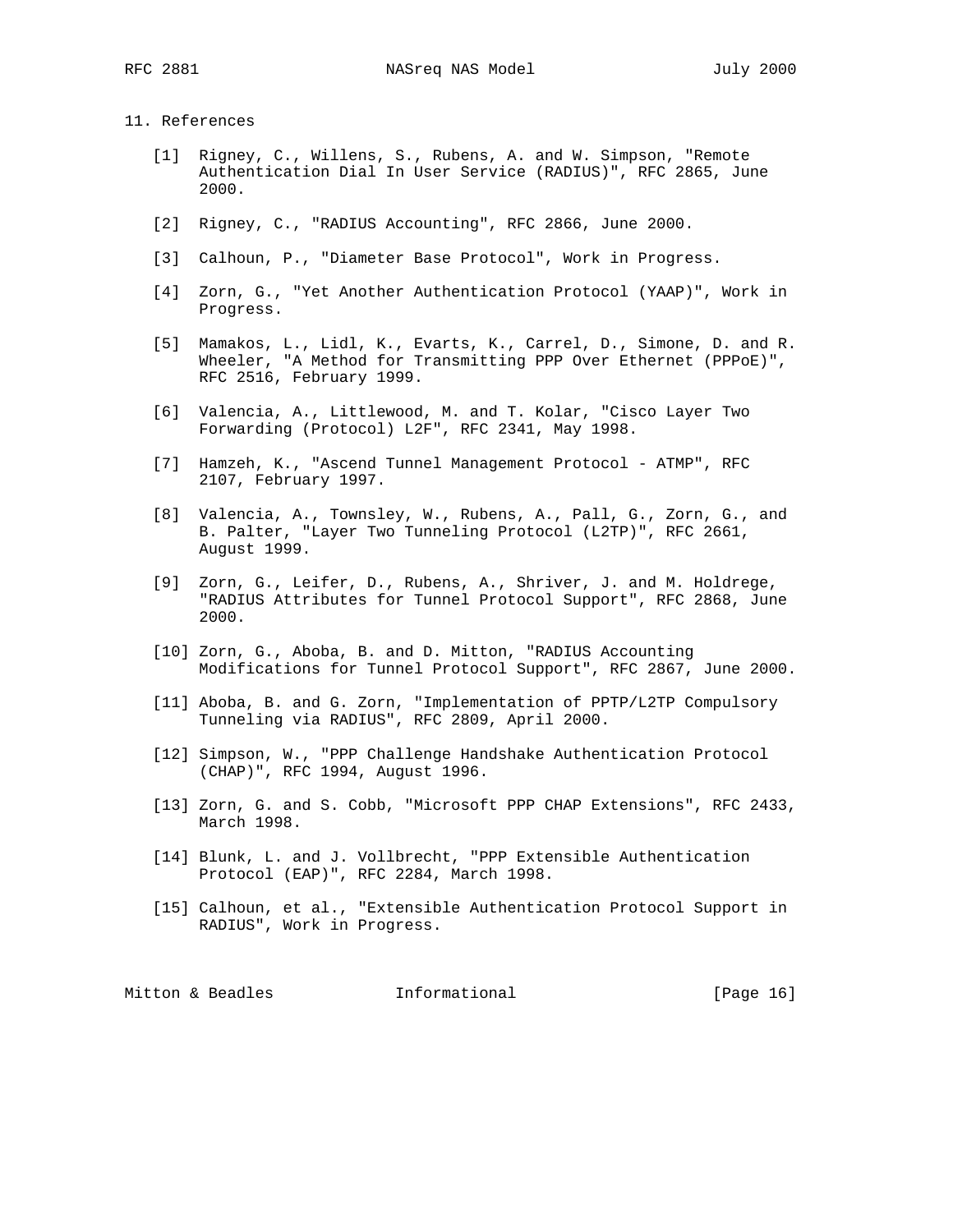RFC 2881 NASreq NAS Model July 2000

- [16] Aboba, B. and M. Beadles, "The Network Access Identifier", RFC 2486, January 1999.
- [17] Braden, R., Zhang, L., Berson, S., Herzog, S. and S. Jamin, "Resource ReSerVation Protocol (RSVP) Version 1 Functional Specification", RFC 2205, September 1997.
- [18] Simpson, W., Editor, "The Point-to-Point Protocol (PPP)", STD 51, RFC 1661, July 1994.
- [19] Boyle, J., Cohen, R., Durham, D., Herzog, S., Raja, R. and A. Sastry. "The COPS (Common Open Policy Service) Protocol", RFC 2748, January 2000.
- [20] Case, J., Fedor, M., Schoffstall, M. and J. Davin. "A Simple Network Management Protocol (SNMP)", STD 15, RFC 1157, May 1990.
- [21] Atkinson, R. and S. Kent, "Security Architecture for the Internet Protocol", RFC 2401, November 1998.
- [22] Aboba, Zorn, "Dialup Roaming Requirements", Work in Progress.
- 12. Acknowledgments

 This document is a synthesis of my earlier draft and Mark Beadles' NAS Reference Model draft.

13. Authors' Addresses

 David Mitton Nortel Networks 880 Technology Park Drive Billerica, MA 01821

 Phone: 978-288-4570 EMail: dmitton@nortelnetworks.com

 Mark Beadles SmartPipes Inc. 545 Metro Place South Suite 100 Dublin, OH 43017

 Phone: 614-327-8046 EMail: mbeadles@smartpipes.com

Mitton & Beadles **Informational** [Page 17]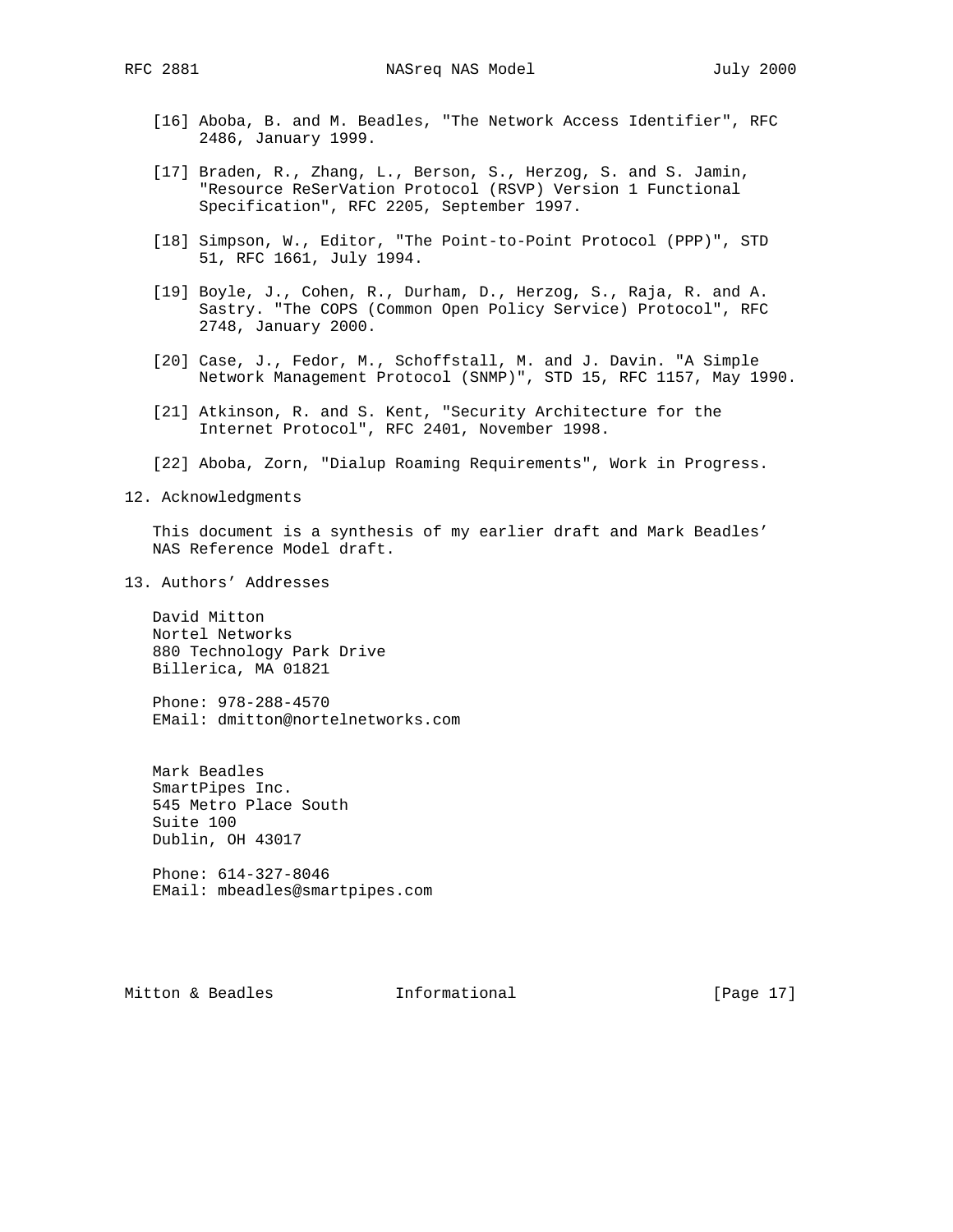14. Appendix - Acronyms and Glossary:

 AAA - Authentication, Authorization, Accounting, The three primary services required by a NAS server or protocol.

 NAS - Network Access Server, a system that provides access to a network. In some cases also know as a RAS, Remote Access Server.

 CLI - Command Line Interface, an interface to a command line service for use with an common asynchronous terminal facility.

 SLIP - Serial Line Internet Protocol, an IP-only serial datalink, predecessor to PPP.

 PPP - Point-to-Point Protocol; a serial datalink level protocol that supports IP as well as other network protocols. PPP has three major states of operation: LCP - Link layer Control Protocol, Authentication, of which there are several types (PAP, CHAP, EAP), and NCP - Network layer Control Protocol, which negotiates the network layer parameters for each of the protocols in use.

IPX - Novell's NetWare transport protocol

 NETBEUI - A Microsoft/IBM LAN protocol used by Microsoft file services and the NETBIOS applications programming interface.

ARAP - AppleTalk Remote Access Protocol

 LAT - Local Area Transport; a Digital Equipment Corp. LAN protocol for terminal services.

 PPPoe - PPP over Ethernet; a protocol that forwards PPP frames on an LAN infrastructure. Often used to aggregate PPP streams at a common server bank.

 VPN - Virtual Private Network; a term for networks that appear to be private to the user by the use of tunneling techniques.

 FR - Frame Relay, a synchronous WAN protocol and telephone network intraconnect service.

 PSVC - Permanent Switched Virtual Circuit - a service which delivers an virtual permanent circuit by a switched network.

PSTN - Public Switched Telephone Network

Mitton & Beadles **Informational** [Page 18]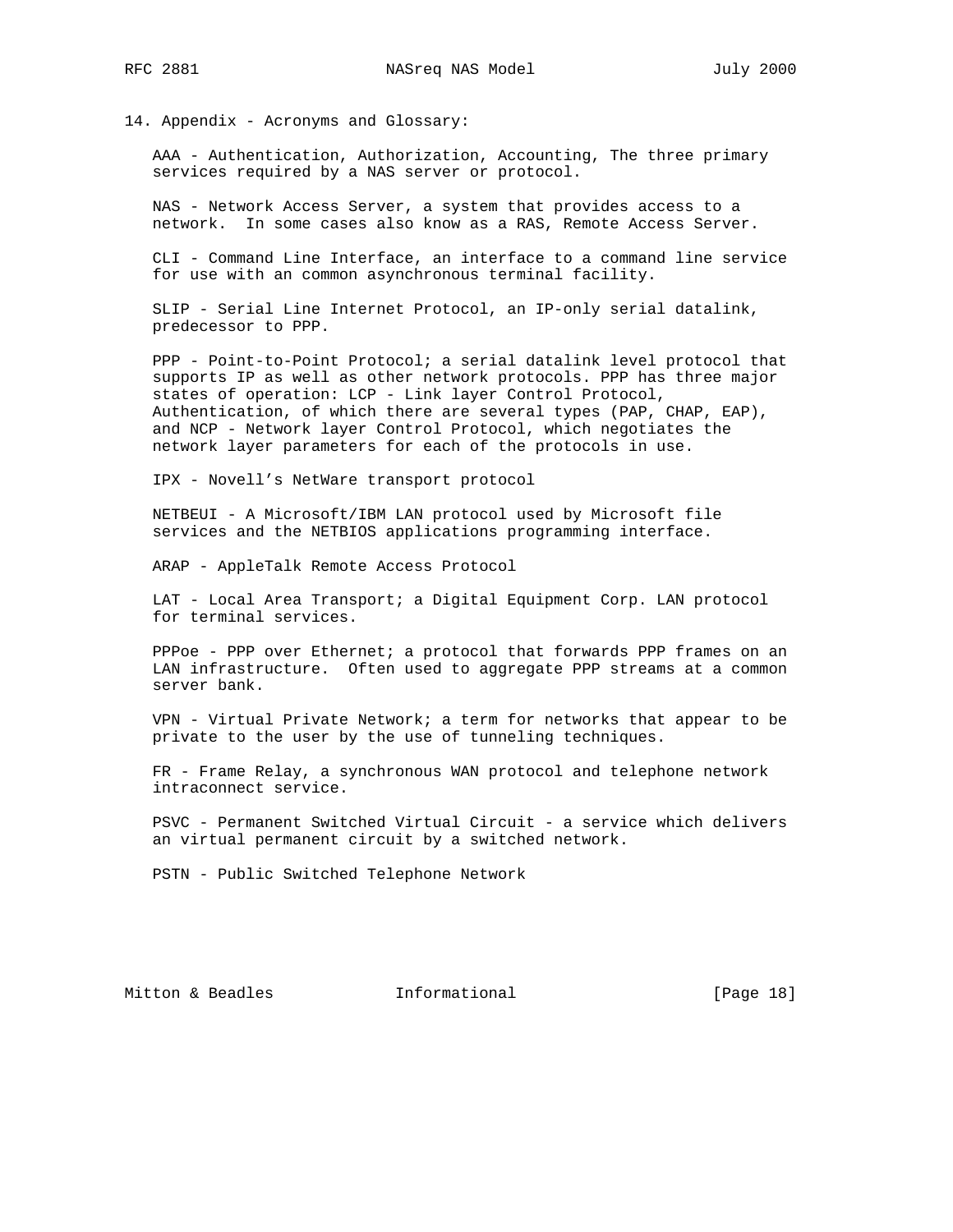ISDN - Integrated Services Digital Network, a telephone network facility for transmitting digital and analog information over a digital network connection. A NAS may have the ability to receive the information from the telephone network in digital form.

 ISP - Internet Service Provider; a provider of Internet access (also Network Service Provider, NSP).

BRI - Basic Rate Interface; a digital telephone interface.

 PRI - Primary Rate Interface; a digital telephone interface of 64K bits per second.

 T1 - A digital telephone interface which provides 24-36 channels of PRI data and one control channel (2.048 Mbps).

 T3 - A digital telephone interface which provides 28 T1 services. Signalling control for the entire connection is provided on a dedicated in-band channel.

 NFAS - Non-Facility Associated Signaling, a telephone network protocol/service for providing call information on a separate wire connection from the call itself. Used with multiple T1 or T3 connections.

 SS7 - A telephone network protocol for communicating call supervision information on a separate data network from the voice network.

 POP - Point Of Presence; a geographic location of equipment and interconnection to the network. An ISP typically manages all equipment in a single POP in a similar manner.

 VSA - Vendor Specific Attributes; RADIUS attributes defined by vendors using the provision of attribute 26.